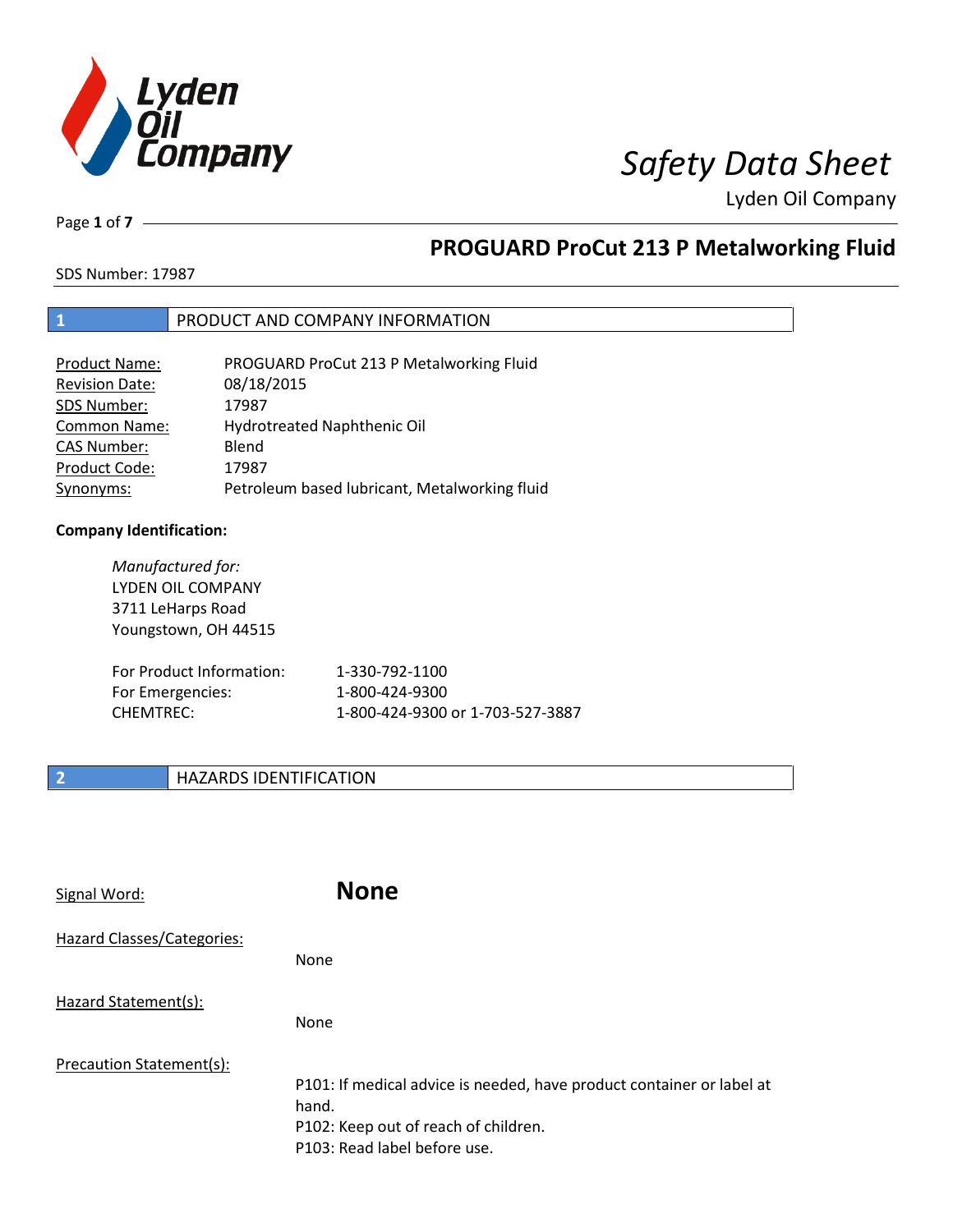

Page **2** of **7**

## **PROGUARD ProCut 213 P Metalworking Fluid**

SDS Number: 17987

Other Hazard Statement(s):

Repeated exposure may cause skin dryness or cracking.

|  | COMPOSITION / INFORMATION ON INGREDIENTS |
|--|------------------------------------------|
|--|------------------------------------------|

Ingredients:

*Mixture of the substances listed below with nonhazardous additions.*

| <b>Chemical Name</b>                   | <b>CAS Number</b> | Percentage |
|----------------------------------------|-------------------|------------|
| Hydrotreated heavy naphthenic base oil | 64741-52-5        | $90$       |
| Additives                              | N/A               | $<$ 10     |

*\*Any concentration shown as a range is to protect confidentiality or is due to batch variation.*

| <b>MEASURES</b><br><b>AID</b><br><b>FIRST</b> |
|-----------------------------------------------|
|                                               |

### Description of First Aid Measures:

| Inhalation:   | If symptoms develop, move victim to fresh air. If symptoms persist,<br>obtain medical attention.                  |
|---------------|-------------------------------------------------------------------------------------------------------------------|
| Skin Contact: | Wash with soap and water. Remove contaminated clothing and wash<br>before reuse. Get medical attention if needed. |
| Eye Contact:  | Rinse opened eye for several minutes under running water. If<br>symptoms persist, consult medical attention.      |
| Ingestion:    | Rinse mouth with water. If symptoms develop, obtain medical<br>attention.                                         |

Symptoms and Effects, both acute and delayed:

No further relevent data available.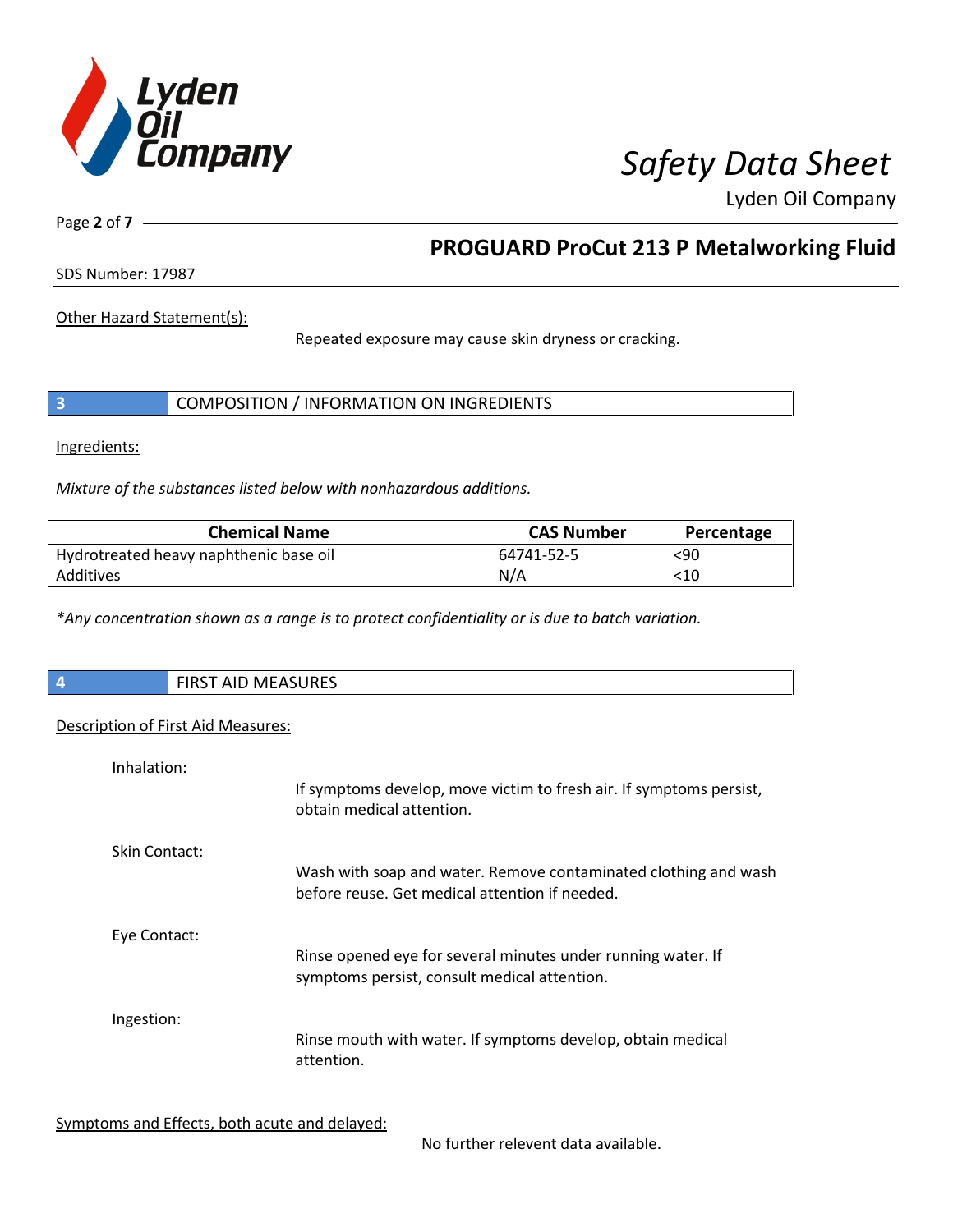

| Page $3$ of $7 -$                                     |                                                                                                                                                                                                   |
|-------------------------------------------------------|---------------------------------------------------------------------------------------------------------------------------------------------------------------------------------------------------|
|                                                       | <b>PROGUARD ProCut 213 P Metalworking Fluid</b>                                                                                                                                                   |
| SDS Number: 17987                                     |                                                                                                                                                                                                   |
| <b>Recommended Actions:</b>                           | Treat symptomatically. Call a doctor or poison<br>control center for guidance.                                                                                                                    |
| FIRE FIGHTING MEASURES<br>5                           |                                                                                                                                                                                                   |
| Recommended Fire-Extinguishing Equipment:             | Use dry powder, foam, or carbon dioxide fire<br>extinguishers. Water may be ineffective in fighting<br>an oil fire unless used by experienced fire fighters.                                      |
| Possible Hazards During a Fire:                       | Hazardous combustion products may include: A<br>complex mixture of airborne solid and liquid<br>particulates and gases (smoke). Carbon monoxide.<br>Unidentified organic and inorganic compounds. |
| <b>Recommendations to Firefighters:</b>               | No special measures required.                                                                                                                                                                     |
| $6\phantom{1}6$<br><b>ACCIDENTAL RELEASE MEASURES</b> |                                                                                                                                                                                                   |
| <b>Personal Precautions:</b>                          | Avoid contact with skin, eyes, and clothing.<br>Keep away from sources of ignition.                                                                                                               |
| <b>Emergency Procedures:</b>                          | Contain spilled material, collect in suitable and<br>properly labled containers.                                                                                                                  |
| <b>Environmental Precautions:</b>                     | Do not allow to reach sewage system or any water<br>course.<br>Do not allow to enter ground waters.                                                                                               |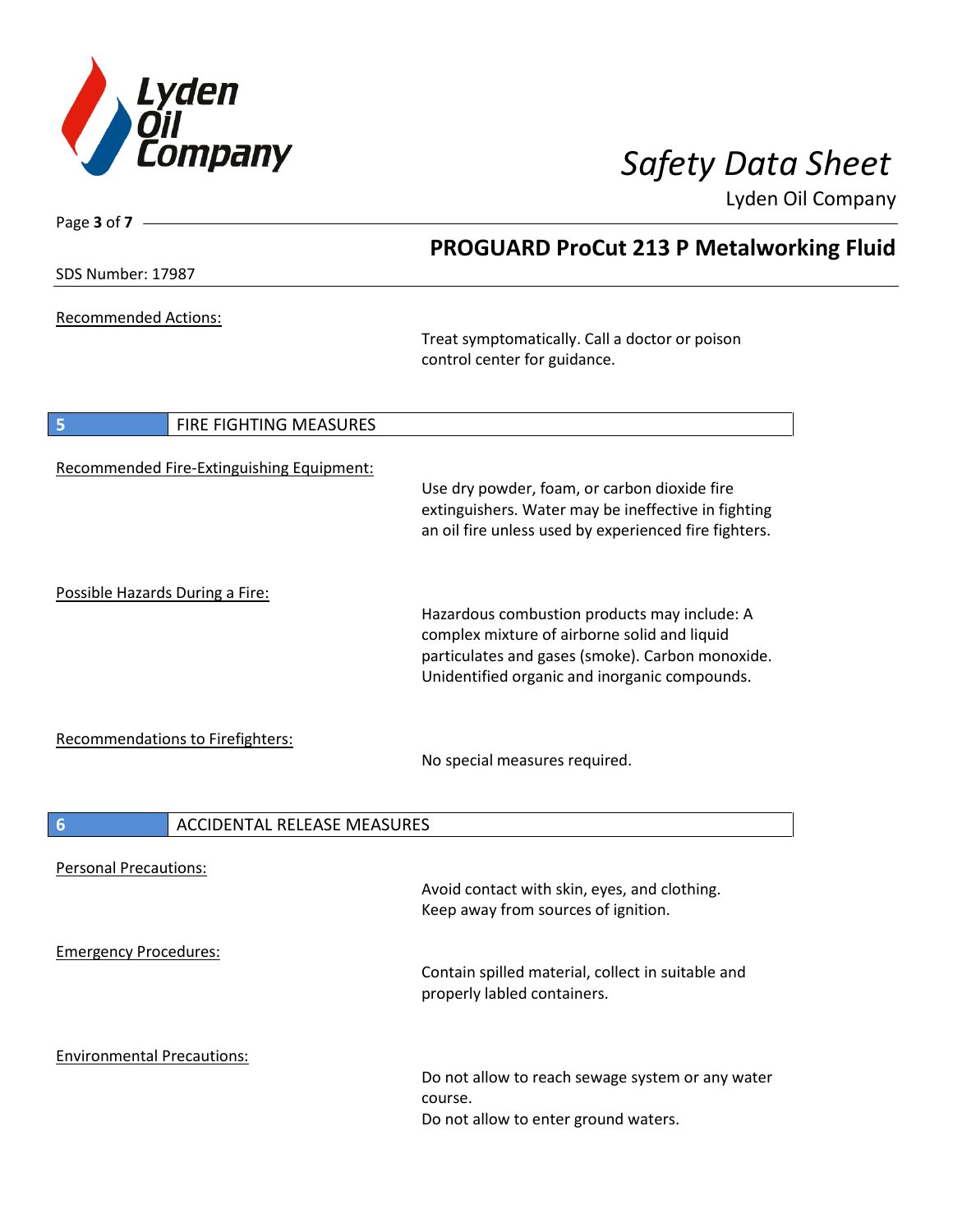

SDS Number: 17987

Page **4** of **7**

Cleanup Procedures:

Pick up excess with inert absorbant material.

**PROGUARD ProCut 213 P Metalworking Fluid**

**7** HANDLING AND STORAGE Handling Precautions:

> Handle with care and avoid spillage on the floor. Do not cut, weld, drill, grind, braze, or solder container.

Storage Requirements:

Keep container tightly sealed. Keep away from sources of ignition.

### **8** EXPOSURE CONTROLS / PERSONAL PROTECTION

Exposure Limits:

No data available.

Engineering Controls:

All ventilation should be designed in accordance with OSHA standard (29 CFR 1910.94).

Personal Protective Equipment:

Wash hands before breaks and at the end of work. Use safety glasses and gloves.

## **9 PHYSICAL AND CHEMICAL PROPERTIES**

| Color:                 | Amber                         |
|------------------------|-------------------------------|
| <b>Physical State:</b> | Liquid                        |
| Odor:                  | Data not available            |
| <b>Odor Threshold:</b> | Data not available            |
| pH:                    | Data not available            |
| <b>Melting Point:</b>  | Data not available            |
| <b>Boiling Point:</b>  | Data not available            |
| <b>Boiling Range:</b>  | Data not available            |
| Flash Point:           | 205° C / 401° F (PMCC Method) |
|                        |                               |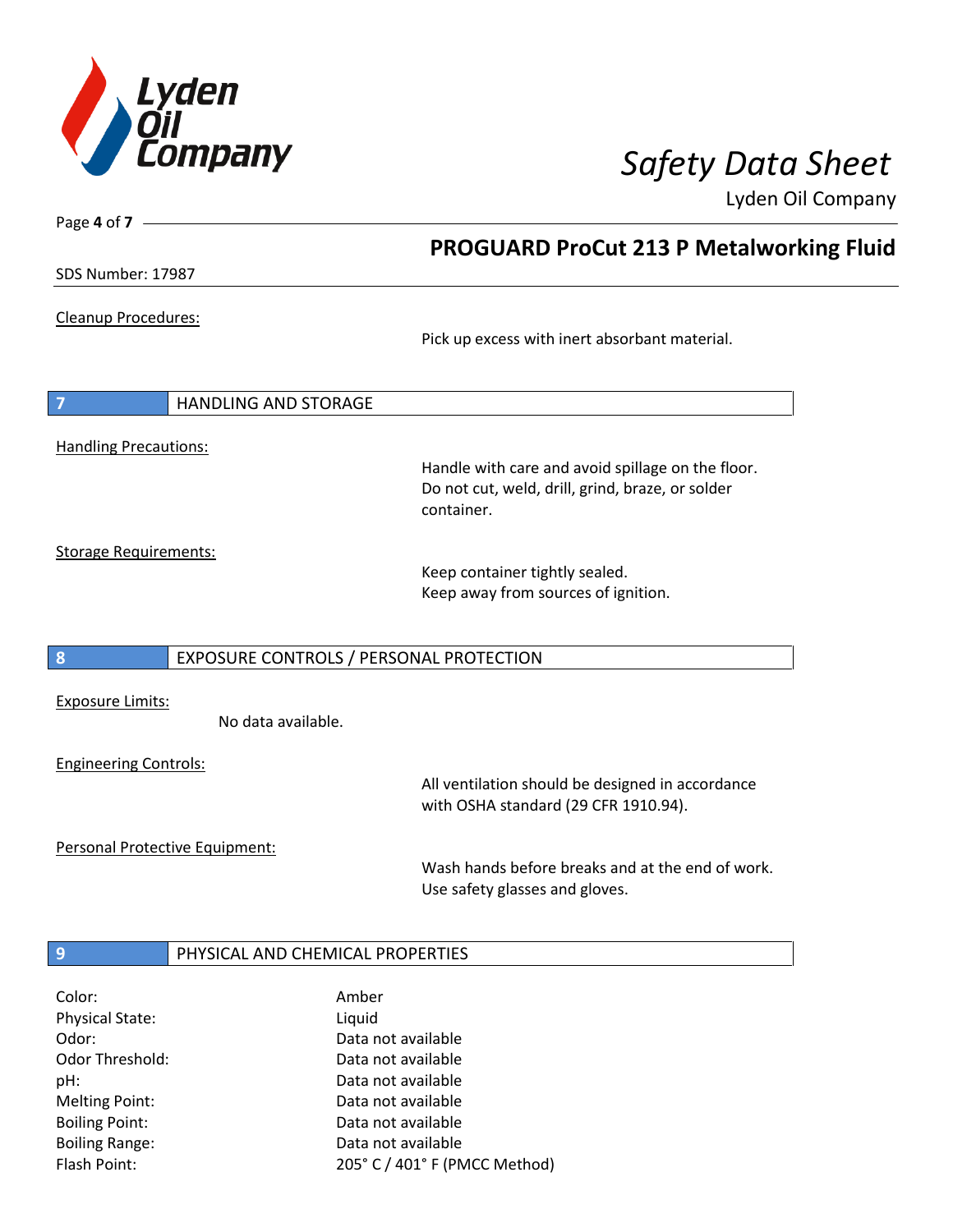

Page **5** of **7**

## **PROGUARD ProCut 213 P Metalworking Fluid**

| <b>SDS Number: 17987</b> |  |
|--------------------------|--|
|--------------------------|--|

| Data not available                          |
|---------------------------------------------|
| Data not available                          |
| Data not available                          |
| Data not available                          |
| Data not available                          |
| 7.59 pounds per gallon at 60° F             |
| Insoluble in water                          |
| Data not available                          |
| Data not available                          |
| Data not available                          |
| 40 mm <sup>2</sup> /sec (kinematic at 40°C) |
|                                             |

# **10** STABILITY AND REACTIVITY Stability: Stable under normal conditions. Reactivity: Not reactive under normal conditions. Conditions to Avoid: Extreme temperature, sparks, open flame, and direct sunlight. Hazardous Reactions: No known hazardous reactions. Incompatible Materials: No further relevant information available. Decomposition Products: Hazardous decomposition products are not expected to form. **11** TOXICOLOGICAL INFORMATION Routes of Exposure:

Skin and eye contact are the primary routes of exposure although exposure may occur following accidental ingestion.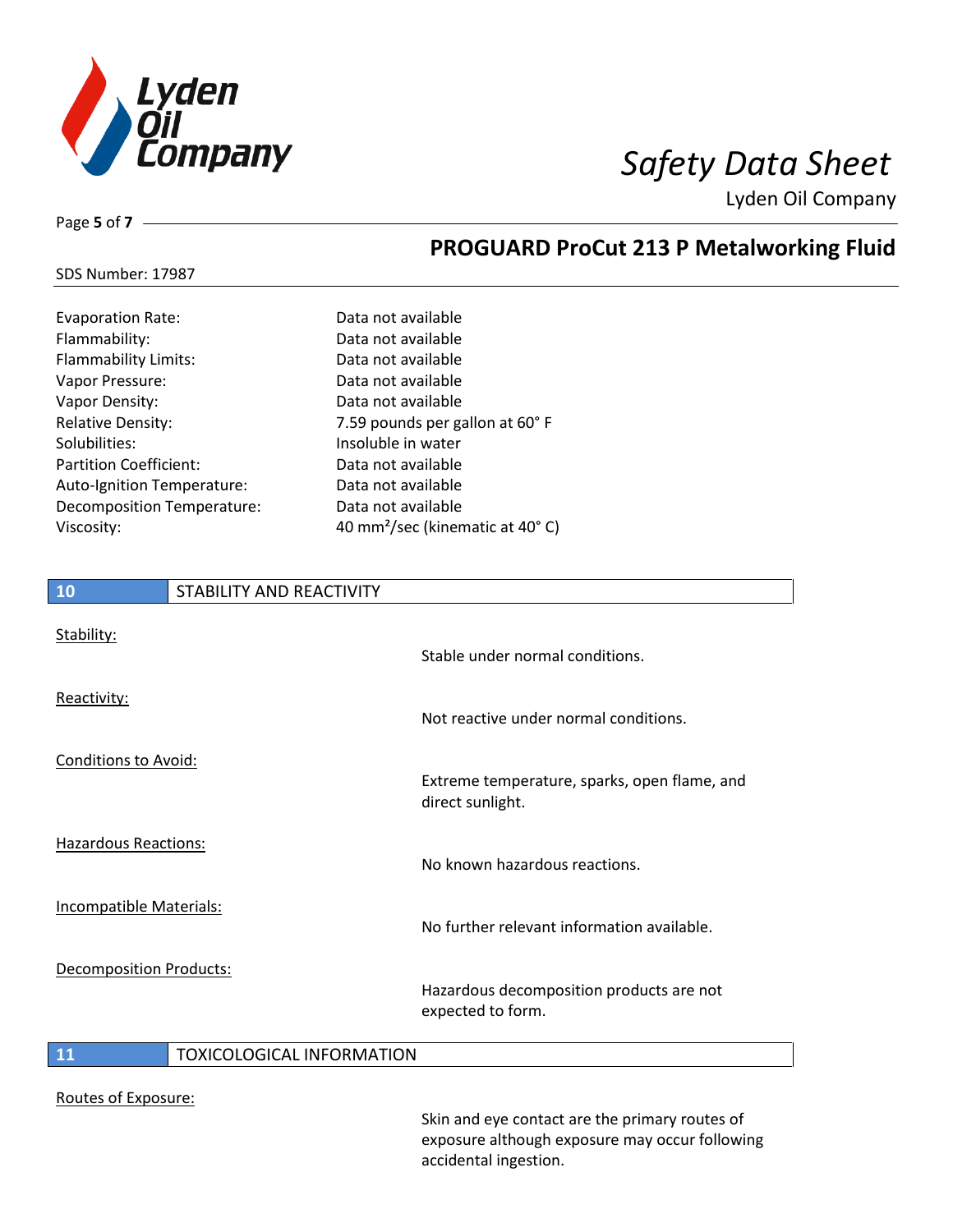

Page **6** of **7**

Lyden Oil Company

|                                      | <b>PROGUARD ProCut 213 P Metalworking Fluid</b>                                             |
|--------------------------------------|---------------------------------------------------------------------------------------------|
| SDS Number: 17987                    |                                                                                             |
| <b>Exposure Effects:</b>             |                                                                                             |
|                                      | Repeated skin contact may cause dermatitis or an<br>oil acne.                               |
| <b>Measures of Toxicity:</b>         |                                                                                             |
|                                      | No test data available.                                                                     |
| Carcinogenic/Mutagenic Precautions:  | Non-carcinogenic and not expected to be<br>mutagentic.                                      |
| 12<br><b>ECOLOGICAL INFORMATION</b>  |                                                                                             |
| <b>Ecological Precautions:</b>       |                                                                                             |
|                                      | Avoid exposing to the environment.                                                          |
| <b>Ecological Effects:</b>           | No specific environmental or aquatic data available.                                        |
| <b>13</b><br>DISPOSAL CONSIDERATIONS |                                                                                             |
| Disposal Methods:                    |                                                                                             |
|                                      | Dispose of waste material in accordance with all<br>local, state, and federal requirements. |
| Disposal Containers:                 |                                                                                             |
|                                      | Use properly approved container for disposal.                                               |
| <b>Special Precautions:</b>          | Do not flush to surface waters or drains.                                                   |
| <b>TRANSPORT INFORMATION</b><br>14   |                                                                                             |
|                                      |                                                                                             |

UN Number: Data not available UN Shipping Name: Data not available Transport Hazard Class: Data not available Packing Group: Data not available